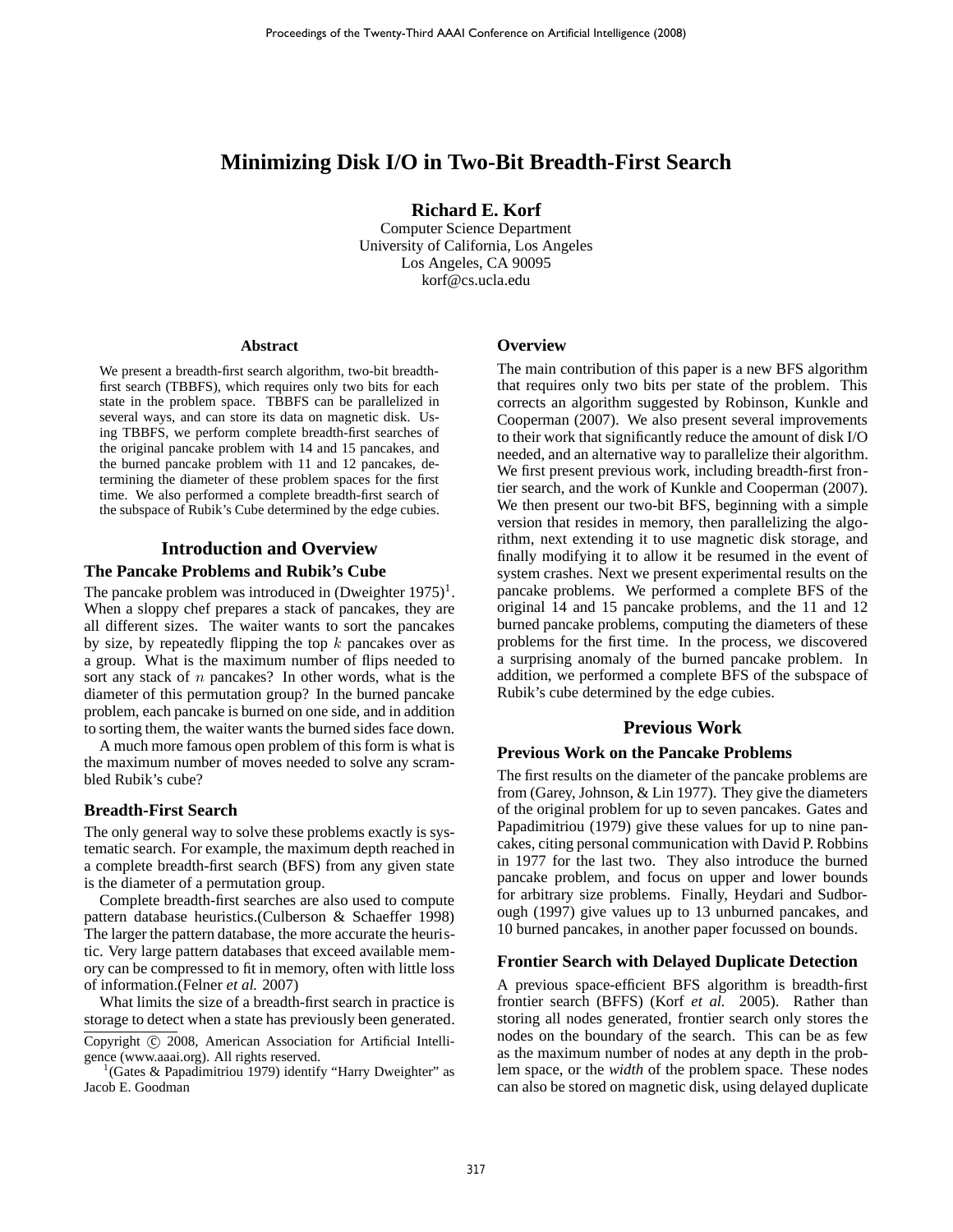detection (Korf 2003). The largest complete searches have been done using these techniques, including searches of the Fifteen Puzzle with over  $1.3 \times 10^{13}$  states (Korf & Shultze 2005), and the 22-disc four-peg Towers of Hanoi problem, with over  $1.76 \times 10^{13}$  states (Korf & Felner 2007).

The minimum storage needed by BFFS is the width of the problem space times the storage for a state, typically four bytes. If the graph contains odd-length cycles, such as the Towers of Hanoi or the pancake problems, then up to two levels of the search may have to be stored at once. For problems where the width of the graph is a small fraction of the total number of states, BFFS is the most space-efficient BFS. For example, the size of the problem space of the 2x8 Fifteen Puzzle is 28.5 times its width, while this ratio for the 22-disc four-peg Towers of Hanoi problem is 63.2.

Limitation of Frontier Search For other problems, however, the ratio of the size of the problem space to its width is much smaller. For example, for 15 unburned pancakes, this ratio is about 2.89, while for 12 burned pancakes it is about 2.68. For the 2x2x2 Rubik's Cube, this ratio is 1.95, and for the subspace of the 3x3x3 Rubik's Cube defined by the edge cubies, it is 1.77. If the size of a problem space is less than 16 times its width, it takes less space to store two bits per state, than four bytes times the width of the problem space.

# **Robinson, Kunkle, and Cooperman**

Many of the ideas in this paper were previously published in (Kunkle & Cooperman 2007) and (Robinson, Kunkle, & Cooperman 2007). While our work was done independently, their work came first. For clarity of exposition, however, we describe this work in increasing order of complexity, rather than chronological order of publication, and then characterize in detail the differences between our work and theirs.

# **TBBFS in Memory**

We describe our two-bit breadth-first search in a series of complete, but increasingly complex algorithms. The simplest version runs entirely in memory on a single processor.

#### **Mapping Between States and Array Indices**

A key element of TBBFS is a function that maps problem states one-to-one to integer values. Ideally, if every value also correspond to a valid state, this mapping becomes a bijection. For the original pancake problem, we map each permutation of  $n$  pancakes to a unique index in the range zero to  $n! - 1$ . For example, one bijection between permutations of three elements and integers from zero to five is: 0-012, 1-021, 2-102, 3-120, 4-201, 5-210. This mapping is also lexicographic, in the sense that when ordered by their integer indices, the permutations appear in lexicographic order. Korf and Schultze (2005) describe a linear-time implementation of this mapping in both directions.

Next, we define an array whose indices correspond to the range of the mapping function. If the mapping is a bijection, each array element represents a different state of the problem, and the length of the array equals the total number of states. Otherwise, some indices won't represent valid states, and the corresponding array elements constitute wasted space. We assume from here on a bijective mapping.

# **Storing the Depth of Each State**

We first describe a simpler algorithm, which is an inmemory version of Kunkle and Cooperman's (2007) algorithm. Each element of the array represents the depth of the corresponding state, which is the shallowest level at which the state first appears in the BFS. Initially, all elements are set to an "empty" value, such as minus one, except that the element corresponding to the initial state is set to depth zero.

Each iteration scans the array sequentially, expanding all states at a given depth. For each index whose value equals the current search depth, the inverse mapping function is applied to generate the corresponding state. Each legal operator is then applied to the state to generate a child state. For each child state, the forward mapping is applied to generate its index in the array. If the corresponding element is set to the empty value, indicating that it hasn't been generated before, its value is set to a depth one greater than the current search depth. Otherwise, its value is left unchanged. For each iteration, the current depth is increased by one, until there are no more states at the current depth. At that point, the array contains the depth of every reachable state.

The memory required by this algorithm is the log base two of the maximum search depth, times the size of the array. With one byte per entry, searches up to depth 254 are feasible, using 255 for the empty value.

#### **Storing Only Two Bits per State**

In fact, we can reduce the memory required to two bits per state, or four states per byte, regardless of the maximum search depth. The four values encoded by the two bits indicate whether the corresponding state is "old", meaning its depth is less than the current depth, "current", meaning its depth equals the current depth, "next", meaning its depth is one greater than the current depth, or "new", meaning its depth is more than one greater than the current depth.

The two-bit array is initialized to all "new" values, except that the element corresponding to the initial state is set to "current". In each iteration of the search, all states whose corresponding array values are set to "current" are expanded, as described above. For each child state whose corresponding array value is "new", its value is set to "next", and all other array values are left unchanged.

At the end of each iteration, those elements marked "current" must be changed to "old", and those elements marked "next" must be changed to "current", in preparation for the next iteration. The simplest way to do this is to scan the entire array again. At the end of this conversion scan, another iteration begins, until all elements are marked "old".

#### **Eliminating the Conversion Scan**

The conversion scan can be eliminated in at least two ways.

One is to interpret the array values differently depending on their position relative to the index of the parent state currently being expanded. In particular, when changing the value of a child marked "new", if the child index is greater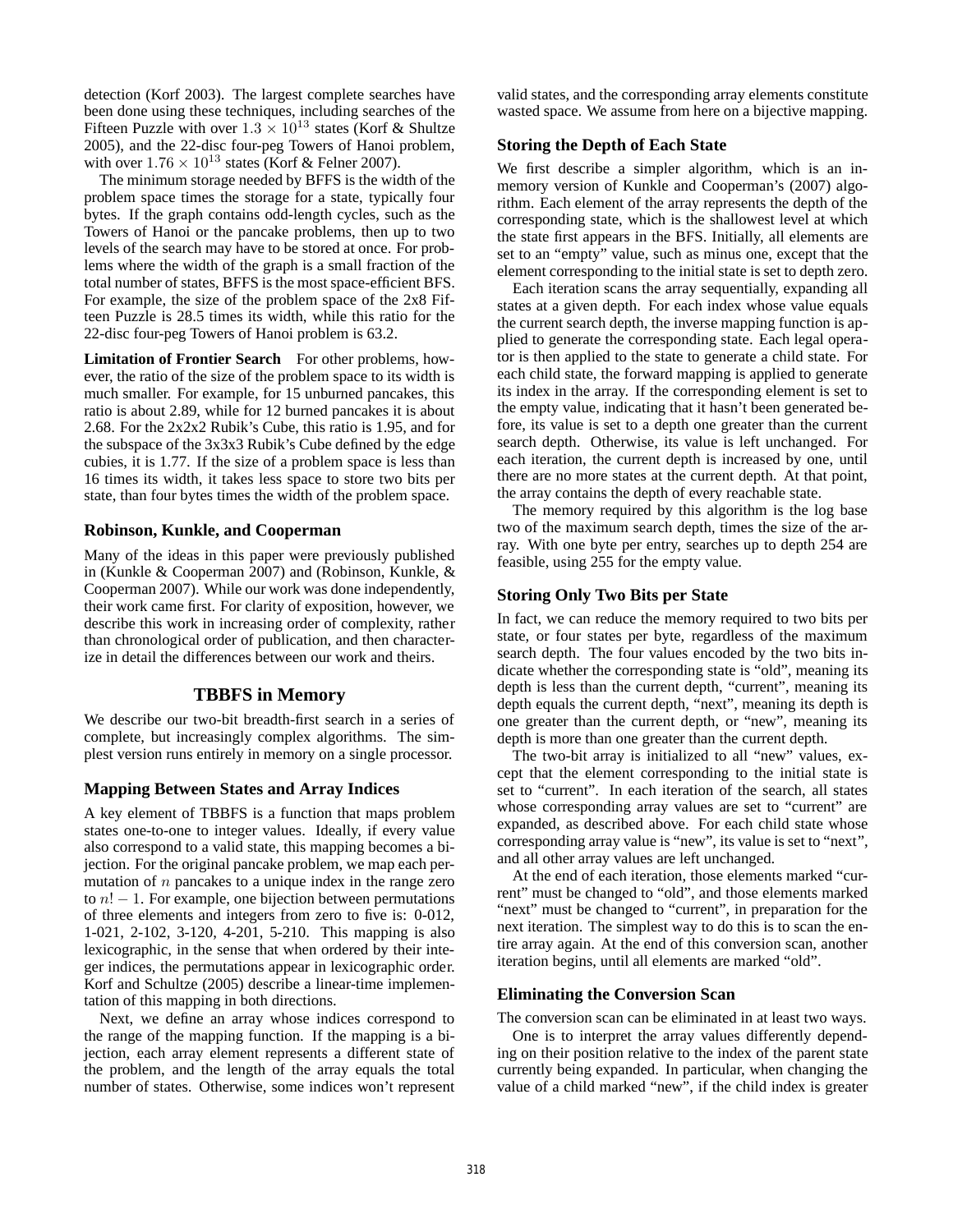than the parent index, meaning it will be read in the current iteration, it is marked "next". Alternatively, if the child index is less than the parent index, meaning it will not be read until the next iteration, it is marked "current". In addition, after a parent state is expanded, its value is changed from "current" to "old". Finally, each state marked "next" is changed to "current" as it is encountered during the expansion scan, to be expanded in the next iteration. This performs the conversion during the expansion scan.

A simpler solution is that child nodes marked "new" are changed to "next" regardless of their location, and parent nodes marked "current" are changed to "old" as they are expanded. At the end of an iteration, the value that indicated "next" in the previous iteration is interpreted as "current" in the next iteration. The value that indicated "current" in the previous iteration will no long appear in the array, and is used to signify "next" in the next iteration. The interpretation of these two values is swapped between each iteration.

# **Time and Space Complexity**

Using either of these mechanisms to avoid the conversion scan results in an algorithm whose asymptotic time complexity is the length of the array times the number of iterations, which is the maximum search depth. In practice, however, the running time is proportional to the number of nodes generated, since this cost dominates the time to scan the array. The space complexity is two bits times the length of the array. If the mapping between states and indices is a bijection, the length of the array is the total number of states.

### **Parallel TBBFS in Memory**

Most modern computers have multiple processors, or multiple cores, or both. Thus, parallel processing is required to get the best performance from these machines.

One way to parallelize TBBFS in memory is for different threads to expand different parts of the array in each iteration. For example, with two threads, one expands the first half of the array while the other expands the second half.

Consider, however, what happens if the same child marked "new" is simultaneously generated by two threads. Each thread will try to change its value to "next". Regardless of the order in which the two reads and writes occur, however, the end result will be correct. If one thread completes its read and write before the other, the second thread will read a value of "next" and will leave it unchanged. Alternatively, if both reads occur before either write, then each thread will read a value of "new", and will write a value of "next". Thus, no synchronization is required in this case.

A problem occurs if two threads try to write different child bits in the same byte, however. Since we allocate two bits per state, four states are packed in each byte. If one thread tries to change one pair of bits in a byte, and another thread tries to change a different pair of bits in the same byte, and both reads occur before either write, then only the last write will take effect, and only one pair of bits will change, since a single byte is read and written as a unit.

One solution is to have a mutual exclusion lock for each byte of the array. This is prohibitively expensive, however, since the overhead of locking and unlocking each byte will dwarf the cost of changing the value of the byte.

An effective solution is to use a full byte in memory for each state in the parallel algorithm, increasing the memory required by a factor of four. When storing the array on disk however, as we discuss next, we only store two bits per state.

### **TBBFS on Disk**

Storing the entire two-bit array in memory limits the size of problems that can be solved with TBBFS. For example, the original 14 pancake problem would require 14!/4 bytes, which is over 20 gigabytes. Eleven burned pancakes would require  $11! \cdot 2^{11}/4$  bytes, which is over 19 gigabytes.

The solution to this problem is to store the array on magnetic disk instead. Recently, disk capacities have increased dramatically, with correspondingly large drops in the cost per byte. One terabyte disks are now available for about \$300. The two-bit array for 15 unburned pancakes only occupies 15!/4 or 327 gigabytes, while the array for 12 burned pancakes occupies  $12! \cdot 2^{12}/4$  or 490 gigabytes.<sup>2</sup>

Magnetic disks must be accessed sequentially, however, since accessing a random byte on disk can take up to 10 milliseconds. While the expansion scan of TBBFS is sequential, the child updates can appear to be randomly distributed.

We divide the two-bit array into contiguous segments, each of which is small enough to fit into memory. During an iteration, each segment is loaded into memory in turn, and expanded. Any updates to a child in the current segment resident in memory are made immediately. Next, we consider how to update children that are not in memory.

#### **Logging Potential Updates on Disk**

Child states do not need to have their values updated until they are expanded in the next iteration. Thus, we store the indices of all generated children that are not resident in memory, until their corresponding segments are loaded into memory, and any necessary updates can be made to the twobit array. In principle, any updates to the segment in memory do not have to be made until the next iteration either, but in practice we make all updates to the resident segment immediately, to save storage for the non-resident updates.

The list of updates are also stored on disk, with updates to different segments stored in different files. When an array segment is loaded into memory, its update file is read, the updates are made to the segment, and the file is deleted.

Another advantage of separate update files for each segment is that it reduces the space needed for the updates. For a problem such as 13 unburned pancakes or 11 burned pancakes, an index to each state requires more than 32 bits. Storing these updates as double precision integers requires eight bytes. If we limit the size of an array segment to one gigabyte, at two bits per entry a segment can contain at most  $2^{32}$  different entries, and any offset within a segment can be specified with an unsigned 32-bit integer. We only store the offsets within the segments in the update files, and store the identities of the segment as part of the update file names.

<sup>&</sup>lt;sup>2</sup>A gigabyte of memory is  $2^{30}$  bytes, while a gigabyte of disk space is  $10^9$  bytes.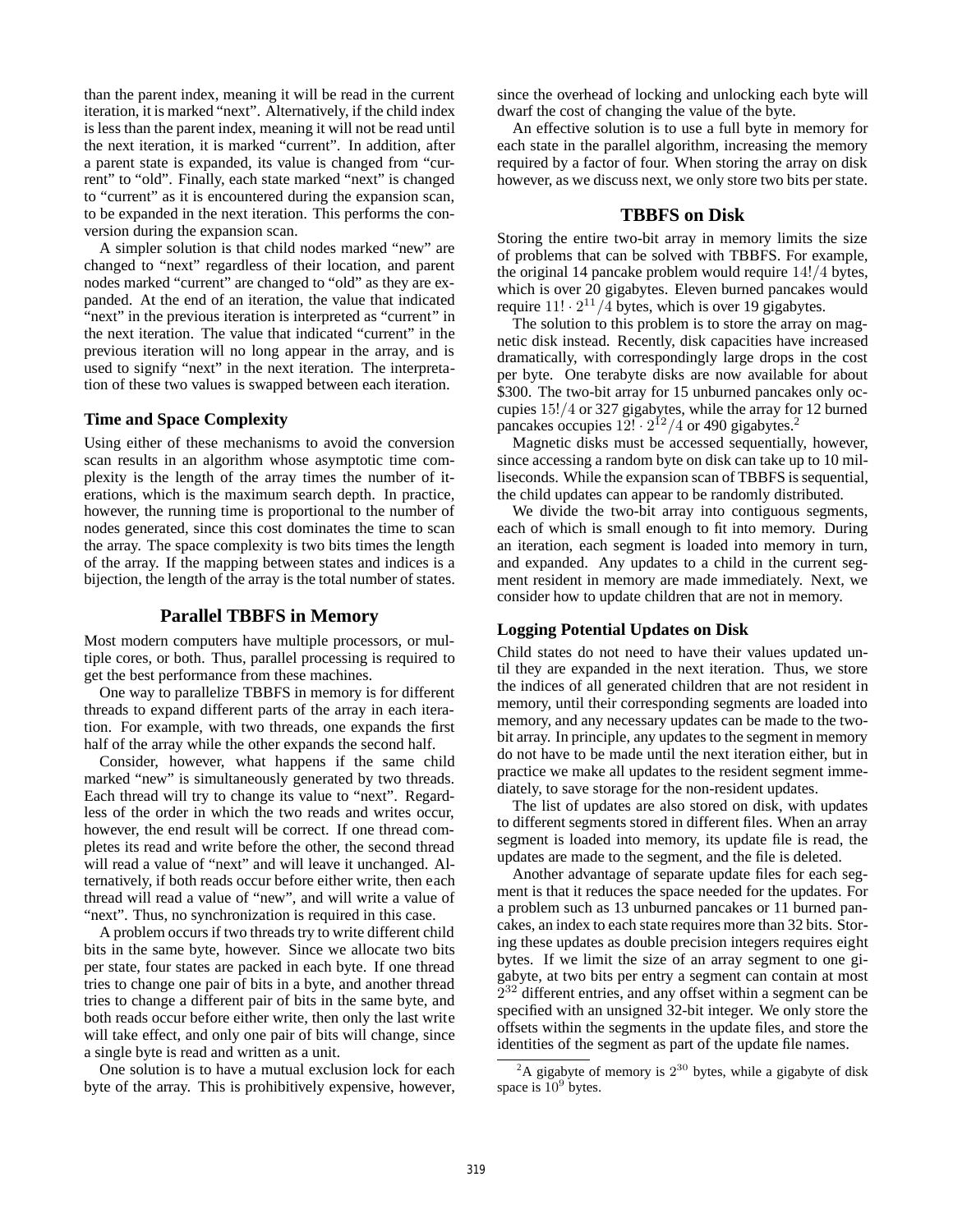# **Outstanding Updates at the End of an Iteration**

In the simplest case, at the end of each iteration, any remaining updates are committed to the two-bit array by loading each array segment into memory, reading its update file, making the updates to the array, writing the array segment back to disk, and deleting the update file. This requires reading most segments into memory twice per iteration, once to expand them, and once to commit any outstanding updates to them at the end of the iteration.

A more I/O efficient algorithm labels each update file with its corresponding iteration. At the end of each iteration, we don't commit outstanding updates to the array immediately, but instead begin the next iteration. When a new segment is read into memory, any corresponding update file from the previous iteration is read, those updates are made to the array segment, and then any update files from the current iteration are read, and those updates are made to the array segment, before expanding the nodes in that segment.

#### **What to Do When the Disk Fills Up**

So far we have assumed sufficient disk space to wait until an array segment is loaded into memory for expansion before reading, committing, and deleting its update files. On a large problem, however, this algorithm may fill up the disk(s).

Our solution to this problem is to choose a disk occupancy level, such as 95%. Once that level is reached at the end of expanding a segment, we load another segment into memory, read its update file(s), commit the updates, write the segment back to disk, and delete the update file(s). This continues with another array segment until the disk occupancy drops below the chosen threshold, at which point the next array segment to be expanded is loaded into memory.

When the disk reaches its target occupancy level, we update the segment with the most updates on disk, since this reduces the disk occupancy the most. We expand array segments in numerical order for simplicity, although they could be expanded in any order, such as always expanding next the one with the most updates on disk. Expanding the array segments in the same order in every iteration approximates this, since the array segment which has been out of memory the longest is likely to have the most updates stored on disk.

With sufficient disk capacity, we can wait until an array segment is to be expanded before reading it into memory and updating it, but this algorithm works even with no more disk space than that needed for the two-bit array. In that case, all updates would be stored in memory. This could be very inefficient, however, since it may require loading and updating many array segments between segment expansions.

#### **Using Operator Locality to Minimize Disk I/O**

For multiple reasons of efficiency, we want to minimize the amount of disk I/O. Writing and reading update files takes time. In addition, by minimizing updates on disk, we reduce the amount of disk space used, which allows the program to run longer or even complete without filling up the disk. Once the disk is full, the algorithm incurs additional overhead to read segments into memory just to commit their updates to disk and delete the corresponding update files.

The primary way to minimize updates on disk is to maximize the number of updates that can be made to the array segment resident in memory. This is done by designing the mapping function between states and indices so that the indices of child nodes will be close to those of their parents.

Consider, for example, the unburned pancake problem. A state is a permutation of the pancakes. Some operators, such as flipping the top two pancakes, only make a small change to the state. We would like a function that maps the indices of these two states to nearby locations. This is accomplished by mapping permutations to integers in a particular lexicographic order. If the pancakes are listed in order from the bottom of the stack to the top, then flipping the top two pancakes changes the value of the index by only one. Note that if our lexicographic index ordered the pancakes from top to bottom instead, we would lose this locality.

In our implementation of the unburned pancake problem, we use array segments with 12! elements each. Thus, flipping 12 or fewer pancakes generates a child state whose index is in the same segment as its parent, and hence can be updated in memory without writing to disk. For the 15 pancake problem, for example, this reduces the number of updates per expansion written to disk from 15 to three. For the burned pancake problem, a state is a permutation of the pancakes, plus an additional bit for each pancake to indicate which side is burned. The two-bit array is divided into segments that contain the permutations of the top nine pancakes and all the "burned bits". Thus, flips of nine or fewer pancakes generate children in the same segment as their parent.

# **Parallel TBBFS on Disk**

For simplicity, we described a serial version of TBBFS on disk above. We now consider two different parallel versions. One is based on the parallel in-memory algorithm described above, expanding a single segment in parallel, and the other expands multiple segments in parallel at the same time.

#### **Parallelizing the Expansion of Individual Segments**

The main problem with the parallel version of TBBFS described above is simultaneous updates by multiple threads to different pairs of bits in the same byte. To solve this problem, we store two bits per state on disk, but expand each array segment to one byte per state in memory when it is loaded, and recompress it to two bits per state before writing it back to disk. In addition to saving disk space, this saves time relative to storing a full byte per state on disk, since the reduced I/O time more than compensates for the time spent compressing and uncompressing the array segments.

We divide each array segment by the number of parallel threads. Since all disk I/O is buffered in memory, each parallel thread maintains its own update file buffers, to avoid synchronizing parallel writes to common buffers. The parallel threads are synchronized after reading and expanding each segment into memory, after committing all updates from the previous iteration, after committing all updates from the current iteration, at the end of node expansion, and after compressing and writing each segment to disk. The reason is that while each thread only expands states in its part of the segment, it generates updates to the entire segment.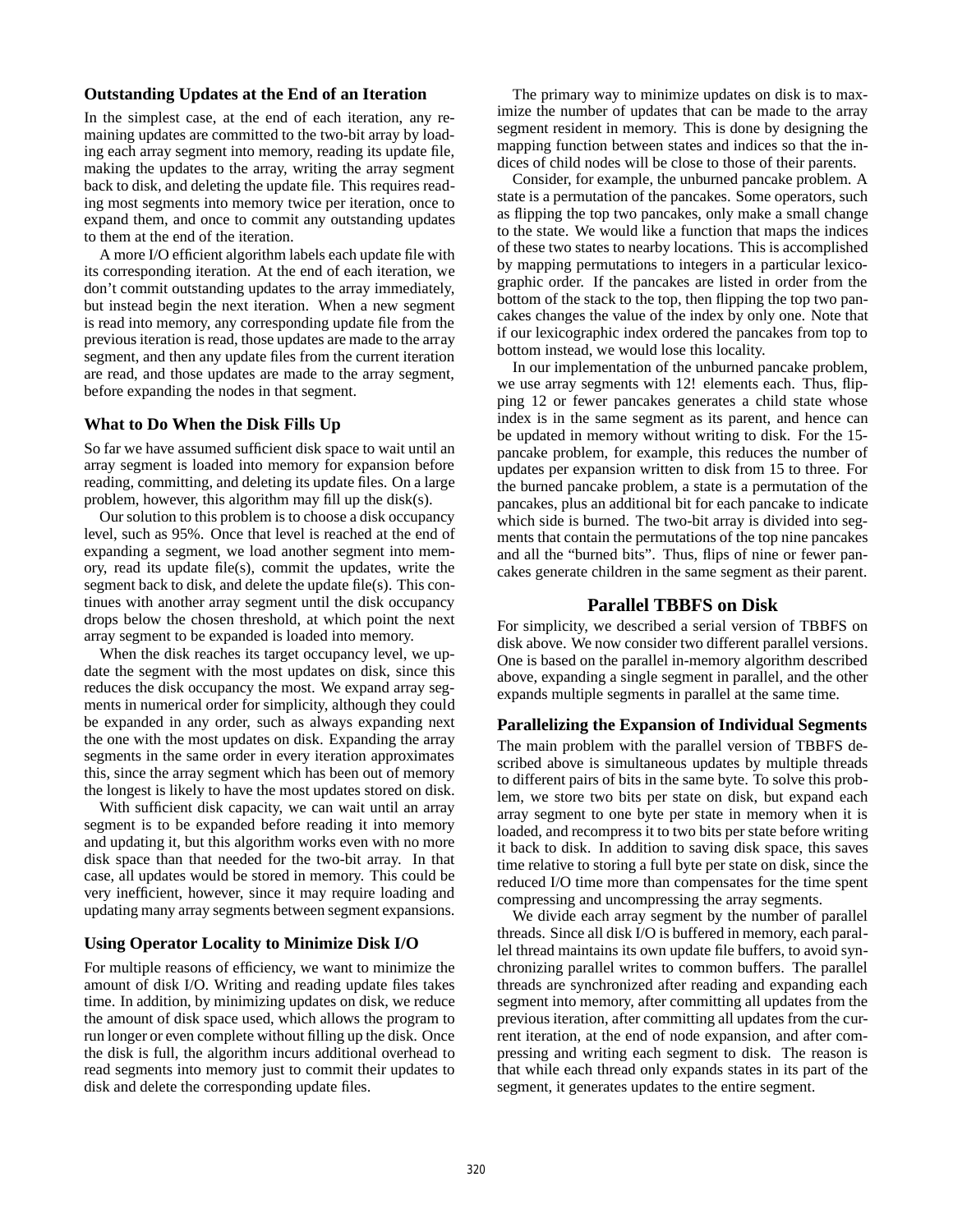The drawbacks of this approach are that the multiple synchronizations per segment invariably result in idle processor time, and that all threads perform disk I/O at the same time, leaving the processors idle during that time. To minimize this I/O wait time, we use three separate disks, thereby increasing the total disk bandwidth, and three parallel threads in most cases. Each thread keeps its portion of each array segment and its own update files on its own disk, eliminating contention between threads for the same disk.

### **Expanding Multiple Segments in Parallel**

An alternative way to parallelize this algorithm is for separate threads to update and expand separate array segments. A queue of segments awaiting expansion is maintained. As each thread finishes its previous segment, it grabs the next segment from the queue. It then reads the segment into memory, updates it from any existing update files on disk, expands the nodes in the segment, and writes it back to disk.

There are several advantages to this scheme. One is that the segments don't have to be expanded to a full byte per entry, since only one thread updates a given segment in a single iteration. Furthermore, since the different threads are not synchronized, when one thread is blocked by disk I/O, other threads expanding or updating other segments can run.

The main disadvantage of this approach is that multiple array segments being processed by different threads must be in memory simultaneously. This means that the size of individual segments must be smaller, compared to having one segment in memory at a time. As a result, the number of updates that must be written to disk instead of being committed in memory will be larger, increasing the amount of disk I/O, and decreasing the time before the disk fills up.

# **Comparing the Two Parallel Algorithms**

It is not clear which of these two parallel algorithms will perform better, as there is a complex set of tradeoffs, involving operator locality, the amount of memory available, the number of processors or cores, the amount of disk space, and the relative cost of computation vs. disk I/O. Ultimately this has to be resolved empirically.

One can also combine the two approaches by partitioning the threads into several groups. Each group will parallelize the expansion of a single segment, while multiple groups expand different segments in parallel.

In general, with either parallelization or their combination, it is most efficient to run more threads than processors or cores. The reason is that at any given time, one or more threads will be blocked by disk I/O, and we want to be able to run at least as many threads as we have processors or cores. The best number of threads is determined empirically.

#### **Interruptible TBBFS**

By using only two bits per state and large disks, we can solve problems that take weeks to run. At this time scale, the strategy of restarting a computation from scratch in the event of a power glitch or other system crash doesn't work if the mean time between failure is less than the total running time.

To insulate our system from power glitches, we use an uninterruptible power supply (UPS). A UPS sits between the computer and the power outlet, and provides battery power to the machine in the event of a temporary power failure.

Our system crashed with no diagnostic messages three times while running a complete BFS of the 12 burned pancake problem. To deal with this, we retreated to a simpler version of TBBFS that can be resumed from the last completed iteration. In particular, each iteration scans each array segment twice. The first scan expands the current nodes, but doesn't change their values, and is done on all segments before any of the second scans. At the end of the expansion scan, all outstanding updates are written to disk. The second scan converts the "current" states to "old" states, and the "next" states to "current" states, as well as committing any updates on disk. In the event of a crash during the expansion scan, the expansion scan can be restarted from the beginning. In the event of a crash during the conversion scan, the program can resume by updating and converting those segments that haven't been written to disk yet.

### **Robinson, Kunkle, and Cooperman's Work**

As mentioned above, many of these ideas appear in (Kunkle & Cooperman 2007) and (Robinson, Kunkle, & Cooperman 2007). Here we identify their contributions, and compare them with ours. The main result of (Kunkle & Cooperman 2007) is that any scrambled Rubik's Cube can be solved in at most 26 moves. As part of their analysis, they did a complete BFS of a subspace of the cube, known as a coset.

# **Algorithm 1**

"Algorithm 1" in (Kunkle & Cooperman 2007), is a parallel disk-based BFS that stores the depth of each state in an array. In particular, they introduced the technique of using an array with one element per state, which they call an "implicit open list". They used four bits per entry. Their algorithm proceeds in at least two phases per iteration. In the expansion phase, all nodes at the current search depth are expanded, and all their children are written to disk, in separate files for each segment. No updates are made in memory, and hence the segments are not written to disk in the expansion phase. Then, in the merge phase, each segment is read into memory, its update file is read, the updates are made in memory, and the segment is written to disk. If the disk fills up during the expansion phase, then a complete merge phase is run, updating every segment with any updates on disk, and deleting all update files. At that point, the expansion phase continues until it completes without filling the disk, followed by a final merge phase phase in that iteration. Different threads expand or merge different segments in parallel.

# **Their Two-Bit Breadth-First Search**

Robinson, Kunkle and Cooperman (2007) claim that the amount of space per state can be reduced to two bits, rather than the log of the maximum search depth, and propose such an algorithm on page 81. They use the first bit of each entry to indicate that a state is at the current depth, and use the second bit to indicate that the state is at the next depth. Initially,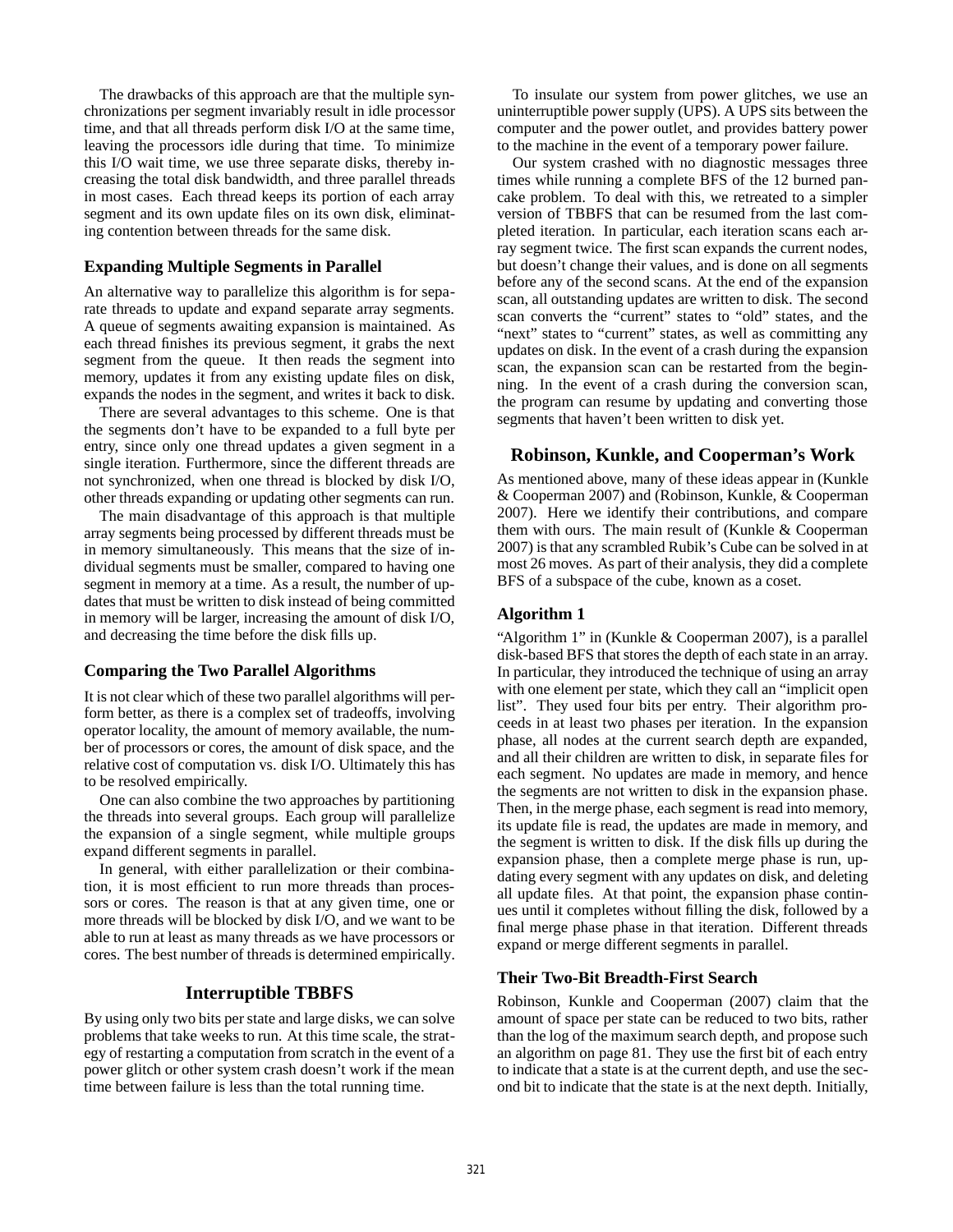all bits are reset to zero, except that the first bit of the initial state is set to one. In the expansion phase of an iteration, all states with their first bit set are expanded, and all their children are written to disk. During the subsequent merge phase, those child states that are not duplicates have their second bits set. While it is not clear from their description, the only way to detect a duplicate child at this point would be if one of its bits were already set. Finally, if an entire level was completed during the expansion phase, the value of the first bit of each pair is set to the value of its second bit, and the second bit is cleared, changing states at the next depth to the current depth in preparation for the next iteration.

Unfortunately, this algorithm doesn't work. While it marks states at the current depth and the next depth, it doesn't distinguish states that have never been generated from states already expanded at previous depths. When a given state has its first bit set, it will be expanded in the current iteration. Even if it is also generated in the current iteration, its second bit will not be set, because its first bit is set, indicating that it's a duplicate state. At the end of the current iteration, the first bit is set to the value of the second bit, leaving both bits zero. If the operators of the problem apply in both directions, the same state will be regenerated in the next iteration from each of its children, and its second bit will be set. At the end of this iteration, its first bit will be set to the value of its second bit, setting it to one. Thus, it will be reexpanded in the following iteration. As a result, this algorithm won't terminate. No implementation of this algorithm is reported, and we believe this is the reason that this error was not detected.

# **Differences Between Our Work and Theirs**

The main differences between our work and that of Robinson, Kunkle, and Cooperman fall into three general areas.

First, we provide a correct two-bit BFS algorithm, supported by implementations on several different problems.

Next, our algorithm is designed to minimize the amount of disk I/O and the amount of disk space used, in several ways. The first is to make any updates to the array segment resident in memory immediately, whereas Kunkle and Cooperman (2007) write the index of every child node to disk. For this reason, we design our mapping functions to maximize the number of child nodes that occur in the same segment as their parent. Second, rather than having separate expansion and merge phases in each iteration, we make any updates to a segment immediately before expanding it. Third, in the uninterruptible version, we don't perform all updates at the end of an iteration, but save pending updates until a segment is read in before being expanded in the next iteration. Fourth, when the disk fills up, we only update enough segments to reclaim enough disk space to continue expanding, rather that making all outstanding updates. Fifth, in the non-interruptible version, we eliminate the scan to convert next states to current states by swapping the interpretation of these two values after every iteration.

We also present a method of parallelizing the expansion of an individual segment, by temporarily expanding the segment to one byte per entry in memory.

# **Experimental Results**

We ran experiments on the original and burned pancake problems, and Rubik's Cube. We implemented several different BFS algorithms, both to compare their performance, and to verify our results. For a complete BFS, the results consist of the number of unique states at each depth. The best evidence for the correctness of these results is that we got identical values from several very different algorithms. In addition, the sum of the numbers of nodes at each depth always equaled the total number of states in the problem.

All our experiments were run on an IBM Intellistation A Pro workstation, with dual AMD two-gigahertz Opteron processors and two gigabytes of memory, running Centos Linux. We used three Hitachi one-terabyte internal SATA-II disk drives. Our code was written in C.

#### **Pancake Problem Experiments**

**Breadth-First Frontier Search with DDD** First, we tested breadth-first frontier search (BFFS) with delayed duplicate detection. The largest problems we could search exhaustively with this method were 14 unburned and 11 burned pancakes, each of which are one larger than the previous state of the art. The problem-space for 14 unburned pancakes contains 14! states. This problem took 43.4 hours to run using six threads, and used a maximum of 449 gigabytes of disk space at four bytes per node. The problem space for 11 burned pancakes contains  $11! \cdot 2^{11}$  states. This problem took 33 hours to run using five threads, and used a maximum of 395 gigabytes of disk space. If the maximum disk storage grows linearly with the size of the problem space, then 15 unburned pancakes would require about 6.74 terabytes, and 11 burned pancakes would need about 8.47 terabytes.

**Algorithm 1** We also implemented Kunkle and Cooperman's Algorithm 1 on 14 unburned and 11 burned pancakes. We allocated one byte of memory per state, since the maximum depths of these problems are 16 and 19 moves, respectively. For the unburned problem, each segment occupied 12! bytes, or 457 megabytes of memory. For the 11 burned pancake problem, each segment occupied  $9! \cdot 2^{11}$  bytes, or 709 megabytes. In both cases we had sufficient disk space so the disks did not fill up. On the 13 unburned and 10 burned pancake problems, we found that three parallel threads gave the best performance with only a small difference between three and two or four threads. For 14 unburned pancakes with three threads, the algorithm took 52.7 hours, compared to 43.4 hours for BFFS. For 11 burned pancakes, we only had enough memory to run two parallel threads, and it took 49.5 hours, compared to 33 hours for BFFS.

**Two-Bit Breadth-First Search** We also implemented our TBBFS, on both unburned and burned pancakes.

**TBBFS on 14 Unburned and 11 Burned Pancakes** Using five threads expanding multiple segments in parallel, the non-interruptible version of TBBFS took 23.22 hours to run a complete BFS of the 14 unburned pancake problem, compared to 43.4 hours for BFFS, and 52.7 hours for Kunkle and Cooperman's Algorithm 1. It used about 22 gigabytes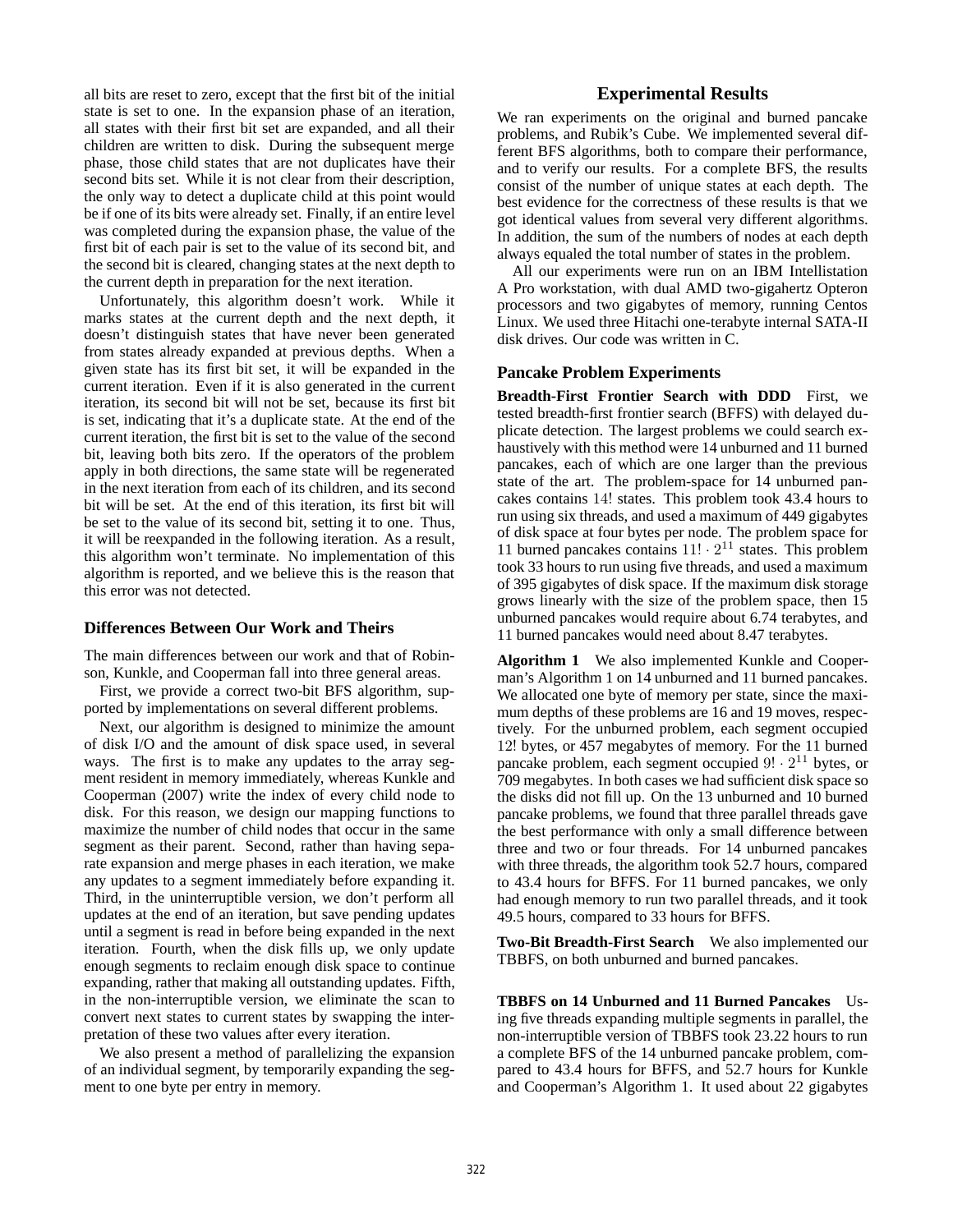to store the two-bit array, and a maximum of 141 gigabtyes to store updates on disk, for a total of 163 gigabytes, compared to 449 gigabytes for breadth-first frontier search, and 1664 gigabytes for Algorithm 1.

This same version of TBBFS took 15.63 hours to run a complete BFS of the 11 burned pancake problem, compared to 33 hours for BFFS, and 49.5 hours for Algorithm 1. It used about 20 gigabytes to store the two-bit array, and a maximum of 145 gigabtyes to store updates on disk, for a total of 165 gigabytes, compared to 368 gigabytes for breadthfirst frontier search, and 1396 gigabytes for Algorithm 1.

Note that BFFS requires the full amount of disk space given above, whereas both TBBFS and Kunkle and Cooperman's Algorithm 1 only require enough disk space for the array. Given less space than cited above, they will run slower, since they will fill up the disk and have to interrupt expansion in order to update segments to reclaim disk space.

The main reason that TBBFS is faster than both BFFS and Algorithm 1 is that it generates significantly less disk I/O.

Using three threads to parallelize the expansion of individual segments, TBBFS took 25.73 hours on 14 unburned pancakes, compared to 23.22 hours expanding multiple segments in parallel. For 11 burned pancakes, the corresponding times were 15.37 hours and 15.63 hours. Thus, these two methods perform comparably with three to five threads.

**TBBFS on 15 Unburned and 12 Burned Pancakes** We also ran a complete TBBFS on 15 unburned and 12 burned pancakes. The 15 unburned pancake problem contains 15! states. With two threads parallelizing the expansion of individual segments, it took 41.67 days to run. The two-bit array occupied about 327 gigabytes, and the rest of our three terabytes were filled with update files.

The 12 burned pancake problem contains  $12! \cdot 2^{12}$  states. With three threads parallelizing the expansion of individual segments, it took 39.58 days to run. The two-bit array occupied about 490 gigabytes, with the rest of the disks filled with update files.

The 15 unburned pancake problem was run with the noninterruptible version of TBBFS. The successful run on the 12 burned pancake problem was made with the interruptible version described above.

Table 1 summarizes all the known results for the pancake problems. The first column gives the number of pancakes, the second column the diameter of the corresponding unburned pancake problem, and the third column the diameter of the burned pancake problem. The data below the lines in the second and third columns were previously unknown.

**A Surprising Anomaly** It has been conjectured by Cohen and Blum (1992) that the most difficult stack of burned pancakes to solve is correctly sorted, but with all the burned sides face up. We verified this conjecture for 11 and 12 burned pancakes, but discovered the following anomaly. For 6 through 10, and also 12 burned pancakes, this hardest state is the only state at the maximum distance from the goal state. For 11 burned pancakes, however, there are 36 different states at the maximum distance from the goal state. We have no explanation for this anomaly.

| Pancakes  | Unburned | <b>Burned</b>            |
|-----------|----------|--------------------------|
|           | 0        | 1                        |
|           |          | $\overline{\mathcal{L}}$ |
|           |          | 6                        |
|           |          | 8                        |
|           | 1345789  | 10                       |
|           |          | 12                       |
|           |          | 14                       |
| 123456789 |          | 15                       |
|           | 10       | 17                       |
| 10        | 11       | 18                       |
| 11        | 13       | 19                       |
| 12        | 14       | 21                       |
| 13        | 15       |                          |
| 14        | 16       |                          |
| 15        | 17       |                          |

Table 1: Problem-Space Diameters for Pancake Problems

# **Rubik's Cube Experiments**

The standard 3x3x3 Rubik's Cube contains  $4.3252 \times 10^{19}$ states, and is too large to search exhaustively. Both we and Kunkle and Cooperman, however, have done complete breadth-first searches of large subspaces of this problem.

**Two-Bit Breadth-First Search** The 3x3x3 Rubik's Cube consists of eight corner cubies, with three faces each, and 12 edge cubies, with two faces each. If we ignore the corner cubies, and consider only the edge cubies, the resulting subspace contains  $12! \cdot 2^{11} \approx 9.81 \times 10^{11}$  states. The edge cubies can be permuted arbitrarily, and can be in either of two different orientations. The orientation of one cubie is determined by the positions and orientations of the other 11.

The operators of this problem have significantly less locality than those in the pancake problems. We define each array segment by the three cubies occupying edges that intersect at a single point. Each such segment contains about 743 million elements. The branching factor is 18 moves, representing 90, 180, and 270 degree twists of each of six different faces. Since the three edge cubies that define a segment are only affected by moves of three faces, moves of the other three faces generate children in the same segment as their parent. Thus, half the moves generate child nodes in the same segment as their parent, and the other half generate children in non-resident array segments.

We performed a complete breadth-first search of this problem space with the interruptible version of TBBFS, using three threads to expand individual segments in parallel. It took about 35.125 days, using all three terabytes of our disk space. The number of unique nodes at each depth is shown in Table 2. These values were first determined by Tomas Rokicki, using a number of symmetries of the cube.

**Kunkle and Cooperman's Rubik's Cube Search** Kunkle and Cooperman applied their Algorithm 1 to a complete BFS of a similarly-sized subspace of Rubik's Cube, with  $1.358 \times 10^{12}$  states, allocating four bits per state. Their algorithm ran for 63 hours on a cluster with 128 processors, 256 gigabytes of memory, and seven terabytes of disk space.